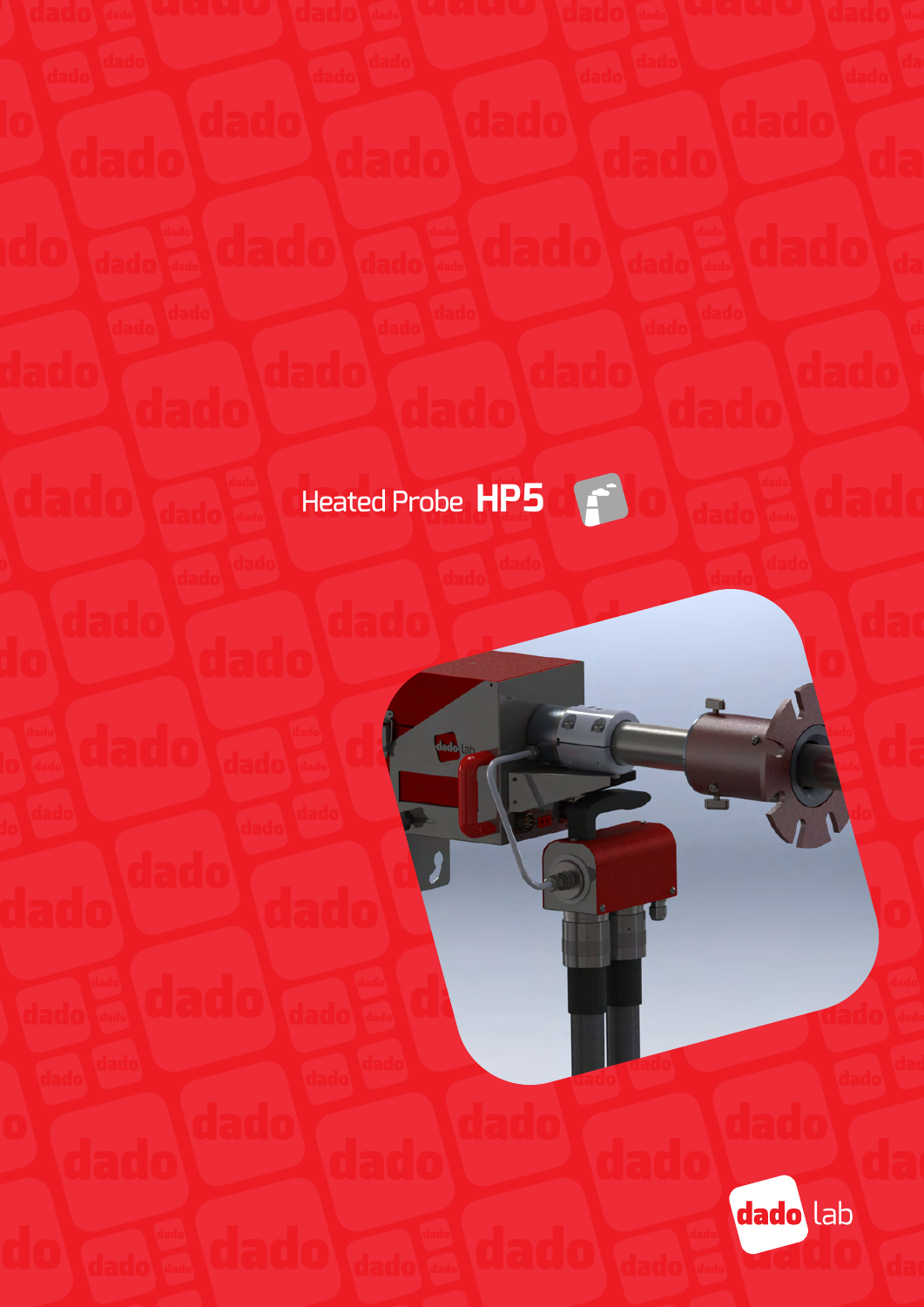

### **Main characteristics**

Heated sampling probe for the determination of particulate matter and chemicals in the gas phase.

It's unique design of the HP5 and slide and lock device, allow the probe to be easily installed and moved along the stack diameter.

It's also possibile to rotate on its axis to perform the swirl angle determination in accordance with the EN16911 and US EPA M1/2.

Designed to easy the life of stack tester:

The "screwless" locking system of the condensation devices eliminates the need of tools to fix the box or condenser to the probe. Just align the eyelet to the holes and gravity will keep the device safely in position.

Replacing the probe with another of different lenght is a matter of few minutes. Just remove the inner tube and four screws and that's it.

Also, the probe can be fixed, in few seconds,to the hub in two different positions for common vertical stacks or for horizontal stacks, without the need of any further device.

• Modular assembling, rugged and easy to use

- Ready for swirl determination (digital inclinometer needed)
- Integrated type "S" Pitot tube
- Suitable also for horizontal ducts
- Heated cartridge sealed AISI 304 steel





## **Heated Probe for Micropollutants sampling**

The HP5 is the perfect solution for particulate matter sampling but also for the determination of micropollutants in accordance to the most diffused internation methods such as :

- EN ISO 13284-1/EPA5 PM in low concentrations
- ISO9096 PM in low/high concentrations
- EN ISO 1948-1 /EPA23 Dioxins/Furans and PCB
- ISO 11338-1 PAH
- EN UNI 13211/OHM Total Mercury
- EN 14385/EPA29 Heavy Metals
- FprCEN/TS EN13740 Gaseous Fluoride
- FprCEN/TS 17638 Formaldehyd
- ISO 21877 Ammonia

All the elements in contact with stack gases are built with highly resistant AISI 316 stainless steel.

Pneumatic and electric connections are integrated into the probe body to increase ruggedness and practicality of use on stacks.

The maximum operative temperature of the heated probe is 400°C

The HP5 features replaceable inner tubes, realized with 8mm ID to reduce dust deposits and increase recovery efficiency.

Inner tubes are available in:

- $\triangle$ ISI316
- Titanium GR2
- Borosilicate glass
- Quartz

| 101 102 1001 | HP5 Probe - Lenght 0.5 m |
|--------------|--------------------------|
| 1011021002   | HP5 Probe - Lenght 1.0 m |
| 101 102 1003 | HP5 Probe - Lenght 1.5 m |
| 1011021004   | HP5 Probe - Lenght 2.0 m |
| 1011021005   | HP5 Probe - Lenght 2.5 m |
| 101 102 1006 | HP5 Probe - Lenght 3.0 m |

*\* Pitot terminal not included*

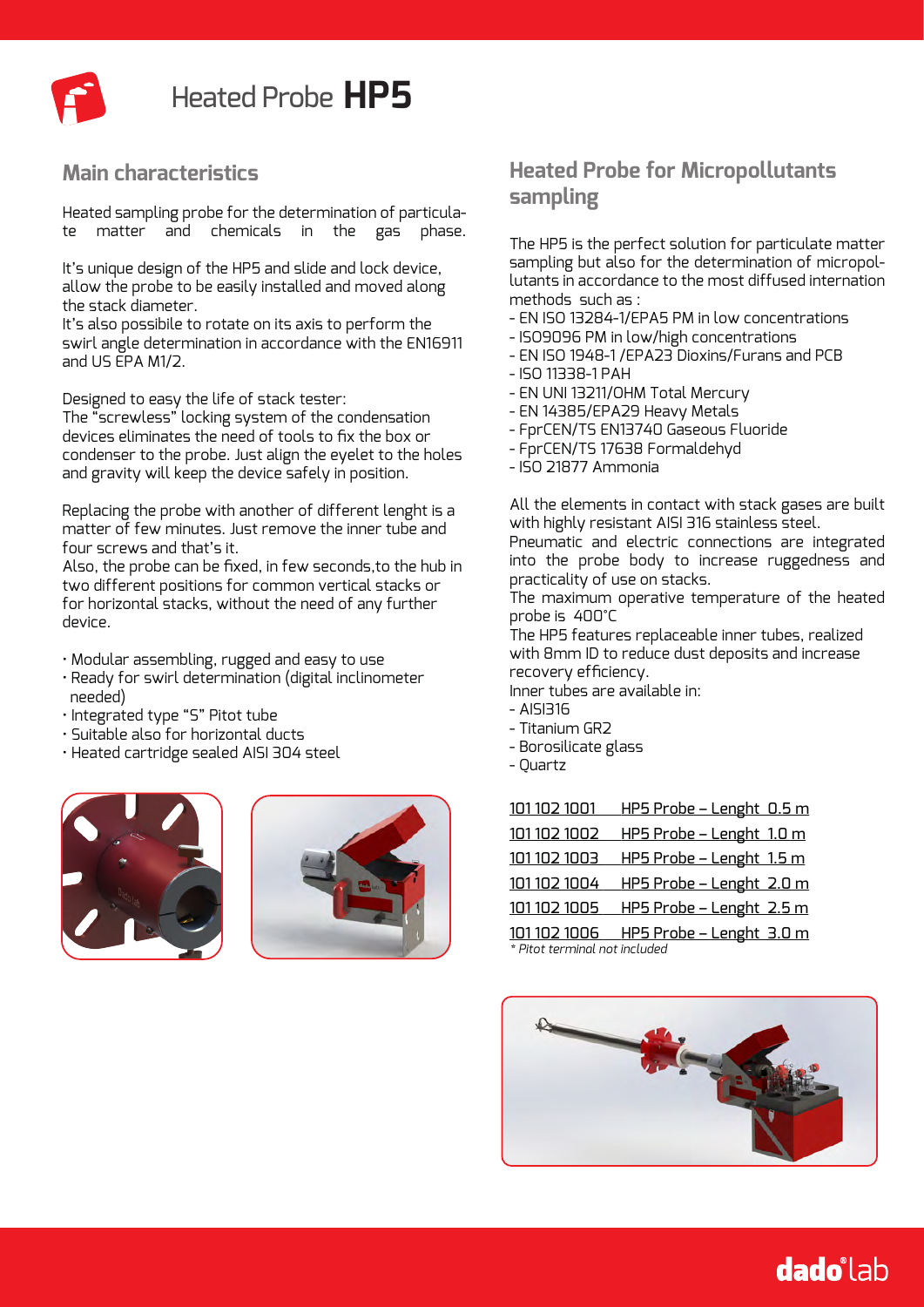## **Sample Distribution Center**

The HP5 is designed to be very versatile and upgradable in relation to the application. Its modular design allows to add parts and devices to allow the sampling of different parameters simultaneously using only one probe.

A samples distribution center. One probe, many sampling lines! When only one stack port is available, those practical and functional solution greatly decrease the stack monitoring required time since the sample is simultaneously distributed to different equipment for collection or analysis.

#### **Single or multiple derivations**

Beside classic PM sampling, the probe can be equipped with single or multi-derivation device built in Titanium to capture all the chemical parameters in compliance to official methods, such as EN14385, EN13211, EN14791, EN1911, ISO 15713.

Practically, after filtration of the particulate matter, from main the gas stream is possible to extract from 1 up to 4 aliquots with lower flowrates (0,5 to 2 lt/min) sampled by constant flow pumps and sent to impinger train/s in order to capture the chemicals.



To the 4DL Hub is possible to mount a support which enables the positioning of two athermal boxes for a maximum of 4 impingers trains.

# **Additional Gas Sampling Line**

The HP5 can be equipped with a second internal sampling line dedicated to gas sampling. This practical solution allows to use the same isokinetic heated probe also to extract a gas sample using a secondary constant flow sampling line or real-time monitors such as FID, FTIR or combustion analyzers.

Just connect the sampling/monitoring equipment to the outlet of the gas line placed on the back of the probe.

For FID analyzers or Total VOCs sampling, dado lab designed a practical and light probe, named HP1, which filter housing, heated up to 180°C, can be connected to the HP5 to condition the sample in compliance to the EN12619-2013 for VOCs analysis or sampling.

THe HP1 filter housing is available with one or two outlets for heated lines allowing to connect two analyzers or two sampling lines. For more details about the HP1 probe, check datasheet 101.105\_HP1.





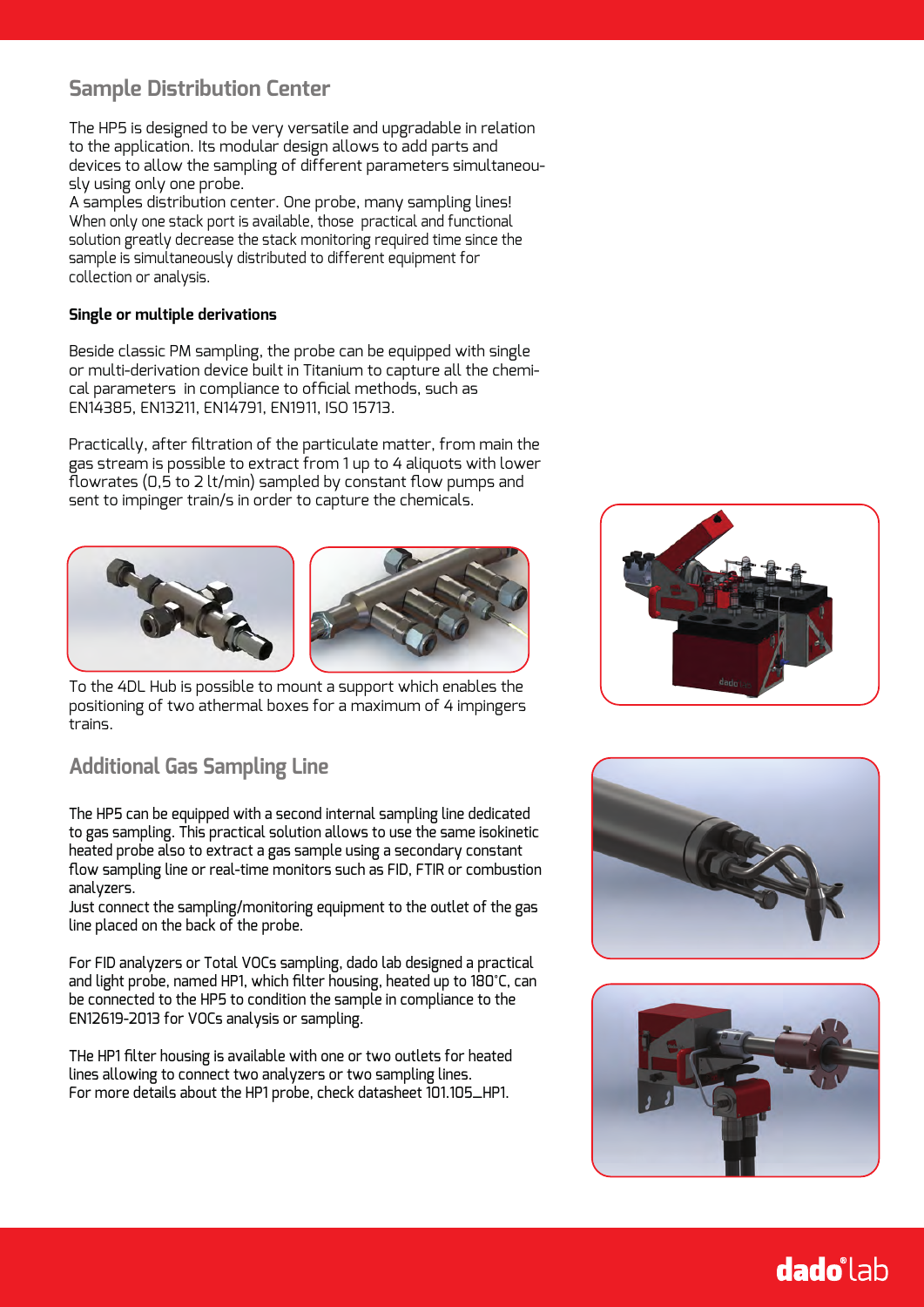### **HUB HP5**

HUB HP5 is the "connecting" device for all the items composing the heated sampling probe.Inside the box, are placed the different filtering devices made of titanium, quartz or glass.

The Hub is built in AISI304 stainless steel and aluminum, with protection painting.

The thick insulation allows to operate at temperatures of 150 - 180 °C

The locking system of the hub allows to place the probe/Pitot in vertical or horizontal position.

Moving the probe is easier and safer thanks to the two handlings.

The HUB is also equipped with a special "screwless" fixing plate which allow to place the cooling and condensing devices without the need to use any screw.

#### **101 102 1102 HUB 4DL for Heated Probe**

#### **101 102 1103 Support for two athermal boxes**

#### **Particulate Matter collection devices**

Titanium, Glass or Quartz Filterholder for 47mm flat membranes or thimbles. The filter membrane is placed inside the filterholder cassette which makes it very fast and practical to change. Geometry and wide tight surface decrease the risk of accidental filter breaking.

**101 102 1401 Filterholder d. 47mm glass with n°1 titanium cassette**

**101 102 1402 Filterholder d. 47mm quartz with n°1 titanium cassette** 

Glass/Quartz Filterholder for 25x100mm thimbles **101 102 1403 Glass thimbleholder 25x100 mm 101 102 1404 Quartz thimbleholder 25x100 mm**

Titanium/AISI316 filterholder for 47mm flat membranes. Connections are realized with joints equipped with 8mm PTFE nuts

**101 102 1410 Titanium filterholder d. 47mm with n°1 titanium cassette and tools 101 102 1430 AISI316 filterholder d. 47mm with n°1 titanium cassette and tools**

## **A solution designed for side stream methods**

Our isokinetic heated probe is designed to easily realize the configuration for side stream sampling in which an aliquot of sample is extracted from the main flow as described iance with international methods asking for one or more derivation of the main isokinetic stream

Available in both glass and quartz.

101 102 1401 47mm glass filterholder with side stream with n°1 titanium cassette 101 102 1402 47mm quartz filterholder with side stream with n°1 titanium cassette

Side stream splitters to be used with Titanium filterholder

101 102 1413 1-way titanium derivation

Made of Gr.2 Titanium and with Ø 6mm PVDF fittings for derived line and 8mm for isokinetic line.

101 102 1414 4-way titanium derivation with tk Made of Gr.2 Titanium and with n°4 Ø 6mm PVDF fittings for derived line and Ø 8mm for isokinetic line. The 4DL derivation is also equipped with thermocouple to measure the derivation line temperatur













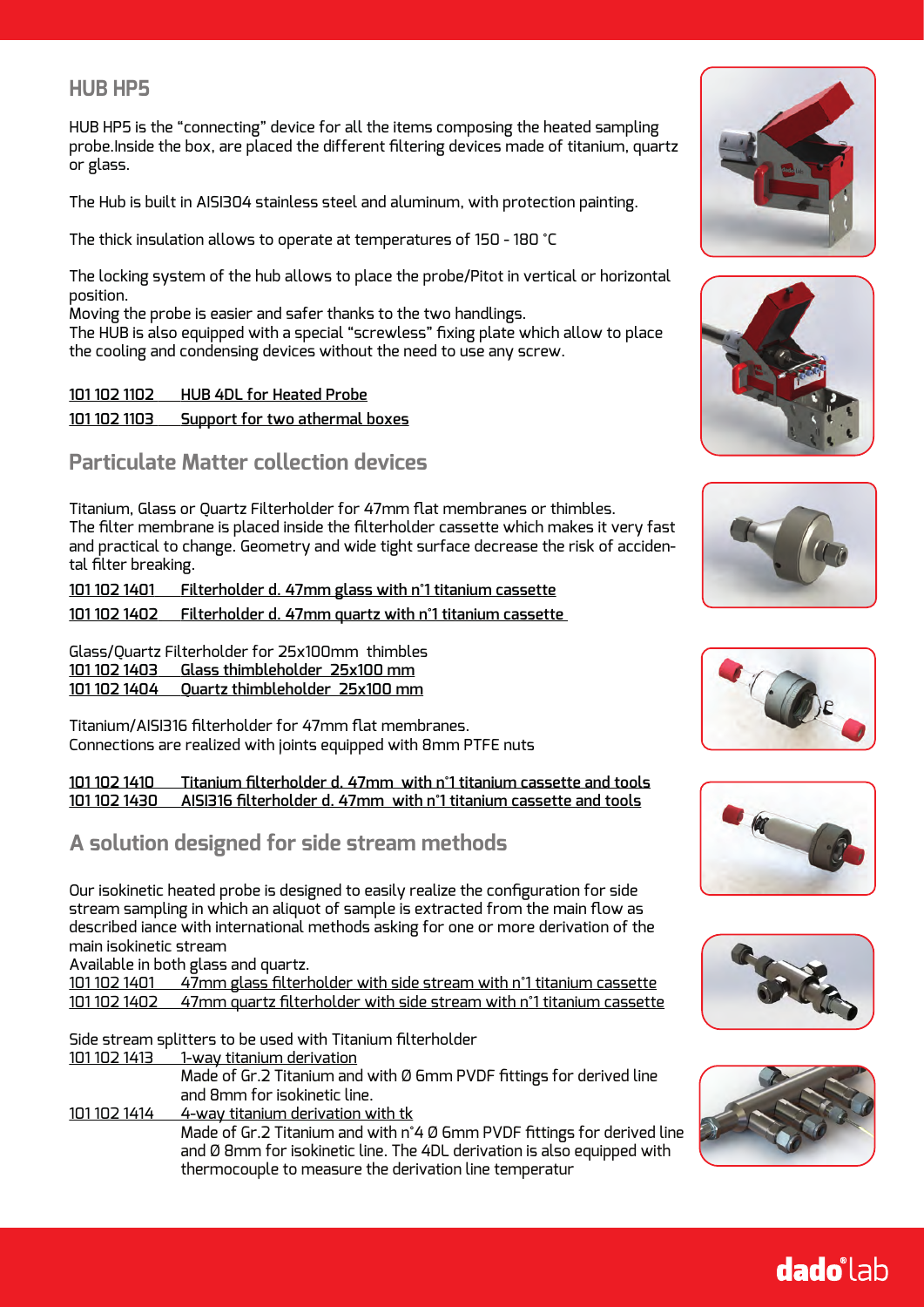## **Slide and lock device**

With this device, moving the heated probes, even the longest, along the stack axis, isn't a problem anymore.

It smoothly moves on three rollers without friction but grants at the same time position stability and isolation from stack fumes.

Completely built in anodized aluminum, the overall weight is less than 1.5 kgs.

The fixing flange can turn on the probe axis, allowing to align the probe correctly independently from the holes of the stack port. This device is compatible with stack ports from 4" to 5" (DN80, DN100 and DN125).

#### 101 102 2401 Slide device with rollers

For long probes, especially if equipped with onboard condensation devices, Dado lab realizes a monorail with trolley which support the probe body allowing to work in safety conditions.

1101 102 1150 Slide device with rollers

### **Pitot Terminals**

The type "S" Pitot terminal (Darcy) is entirely made of AISI 316 steel and equipped with double ring connections.

Every piece is marker with unique serial number for the identification and traceability of the certification.

The particular asymmetric shape is made with the purpose to easily identify the probe positioning respect the flue gas direction. Every terminal is supplied with the report including the calibration constant.

On request, is possible to supply the Accredia certification .

101 102 2030 Terminal Pitot Type "S" - Out stack filter To be used with filterholder placed in the heated box

101 102 1431 Kit Filterholder and Pitot instack adapter Needed to install filterholder instack and extension for Pitot.

101 102 2032 Terminale Pitot Type "S" - 2 stages impactor To be used with multi-stage impactor .

### **Digital Inclinometer**

This option allows a fast and easy determination of the swirl angles to be entered in the ST5 for the evaluation of the cyclonic flow.

This battery rechargeable device can be fixed to the hub with its support and lets your hand free to turn the probe for the 0 dP point.

101 110 3001 Digital Protractor for HP5 probe





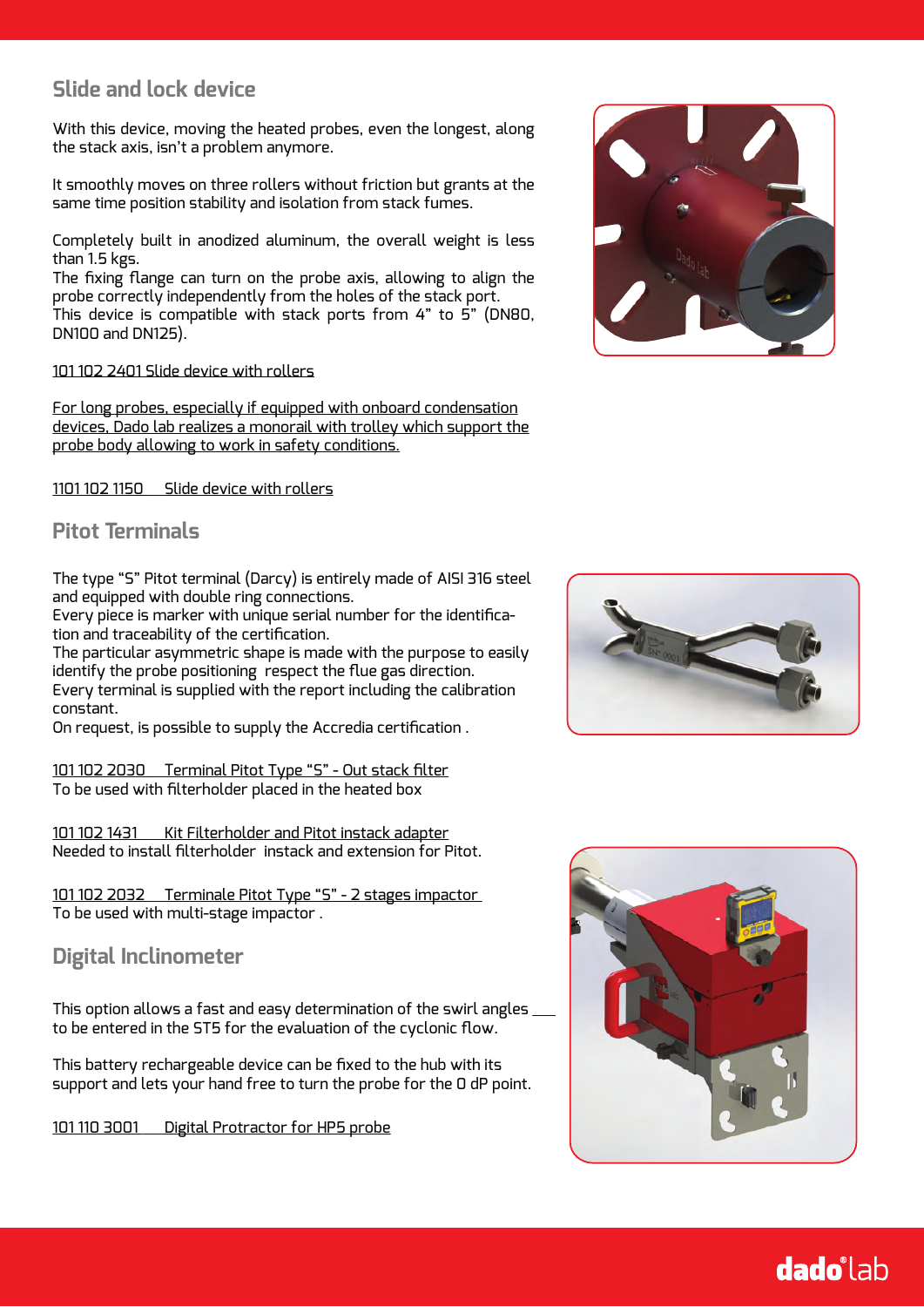## **Athermal Box for impingers**

Allows the connect directly, and with very short piece of tubing, the hot filterholder to the impinger train, as requested by EPA5 or by the most recent EN methods for the determination of micropollutants in flue gas emission.

The box is fixed directly to the Hub without using any screws or bolts.

It's built in AISI304 stainless steel and aluminum while the impinger cooling bath is made in polypropilene.

The cover is made to protect and insulate the box for a safe and practical transport back to the laboratory.

#### **101 102 1201 Athermal Box for impingers 101 103 2001 Mousse and support for 500cc impingers**

**Spare parts**

101 102 1411 **Spare cassette d. 47mm**  Compatible with all filterholders d.47mm

**101 102 1412 Box of 5 PTFE coated grids for 47mm cartridge**

**101 102 4011 Set of 10pcs 8mm PFTE nuts**







**Consumables\***

| 110 105 1153 | 047mm Glass fiber filters Gr. MG227 w/ organic binders - Pack of 100 pcs |
|--------------|--------------------------------------------------------------------------|
| 110 106 2003 | <u> Ø47mm Quartz fiber filters Gr. QFH binderless - Pack of 50 pcs</u>   |
| 110 106 1013 | 047mm Quartz fiber filters Gr. MK360 binderless - Pack of 25 pcs         |
| 110 106 1109 | 25x100 Quartz fiber thimbles Gr. MK360 binderless - Pack of 25 pcs       |
| 110 107 1308 | 25x100 Glass fiber thimbles Gr. ET/MG 160 binderless - Pack of 25 pcs    |
| 110 190 1021 | Antistatic Plastic Capsule for Ø 47mm filters transport                  |

\* other sampling media available, please contact your local distributor for the complete list



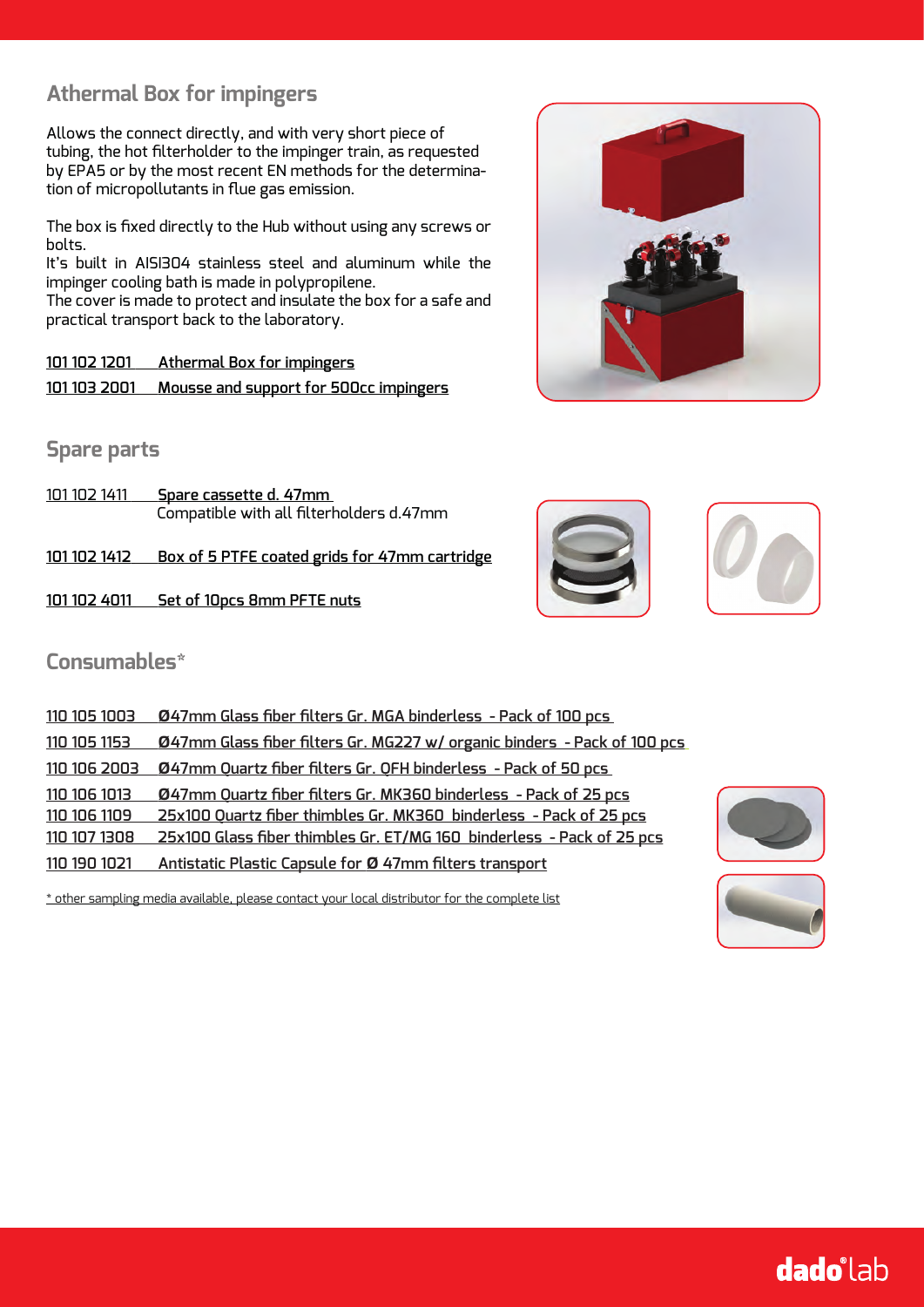### **Inner tubes and calibrated nozzles**

The HP5 probe is designed to quickly replace the inner tube with others made of different material in order to be in compliance with the different standards for micropollutants sampling along with particulate matter.

Realized with a smaller diameter to decrease the deposition effect and increase the recovery in laboratory, the inner tubes are available in AISI316 steel, Titanium Grade 2, Quartz or Glass.

| (mts)     | Titanium     | AISI316 Steel | Glass        | Ouartz       |
|-----------|--------------|---------------|--------------|--------------|
| 0,5       | 101 102 2001 | 101 102 2021  | 101 102 2101 | 1011022201   |
|           | 101 102 2002 | 101 102 2022  | 1011022102   | 1011022202   |
| 1,5       | 101 102 2003 | 101 102 2023  | 1011022103   | 101 102 2203 |
| 2         | 1011022004   | 101 102 2024  | 1011022104   | 1011022204   |
| 2,5       | 101 102 2005 | 101 102 2025  | 101 102 2105 | 101 102 2025 |
| $\exists$ | 101 102 2006 | 101 102 2026  | 101 102 2106 | 101 102 2026 |

Goosenecks :<br><u>01 102 2050</u> Gooseneck curve Ti gr2 01 102 2081 Gooseneck curve AISI316 Steel

Available nozzles to be installed on the gooseneck :

| Nozzle ø  | Titanium     | AISI316 Steel | Glass        | Ouartz       |
|-----------|--------------|---------------|--------------|--------------|
| 4         | 101 102 2062 | 101 102 2082  | 101 102 2161 | 1011022261   |
| 5         | 101 102 2063 | 101 102 2083  | 101 102 2162 | 1011022262   |
| 6         | 101 102 2064 | 101 102 2084  | 101 102 2163 | 101 102 2263 |
| 7         | 101 102 2065 | 101 102 2085  | 101 102 2164 | 1011022264   |
| 8         | 101 102 2066 | 101 102 2086  | 101 102 2165 | 101 102 2265 |
| 9         | 101 102 2067 | 101 102 2087  | 101 102 2166 | 101 102 2266 |
| $1\Omega$ | 101 102 2068 | 101 102 2088  | 101 102 2167 | 101 102 2267 |
| 11        | 101 102 2069 | 101 102 2089  | 101 102 2168 | 1011022268   |
| 12        | 101 102 2070 | 101 102 2090  | 101 102 2169 | 101 102 2269 |
| 14        | 101 102 2071 | 101 102 2091  |              |              |
| 15        | 1011022072   | 101 102 2092  |              |              |
| 16        | 101 102 2073 | 101 102 2093  |              |              |











#### 101 102 2300 Union Tee d10 for glass/quartz tubes complete of 1 PTFE nuts

The HP5 can also be equipped with a secondary gas sampling line, including a protection filter on the inlet, for gases determination :

| 101 102 2011 | <u>Lenght 0.5 m</u> |
|--------------|---------------------|
| 101 102 2012 | Lenght 1.0 m        |
| 101 102 2013 | Lenght 1.5 m        |
| 101 102 2014 | Lenght 2.0 m        |
| 101 102 2016 | Lenght 2.5 m        |
| 101 102 2017 | Length 3.0 m        |

# **dado** lab